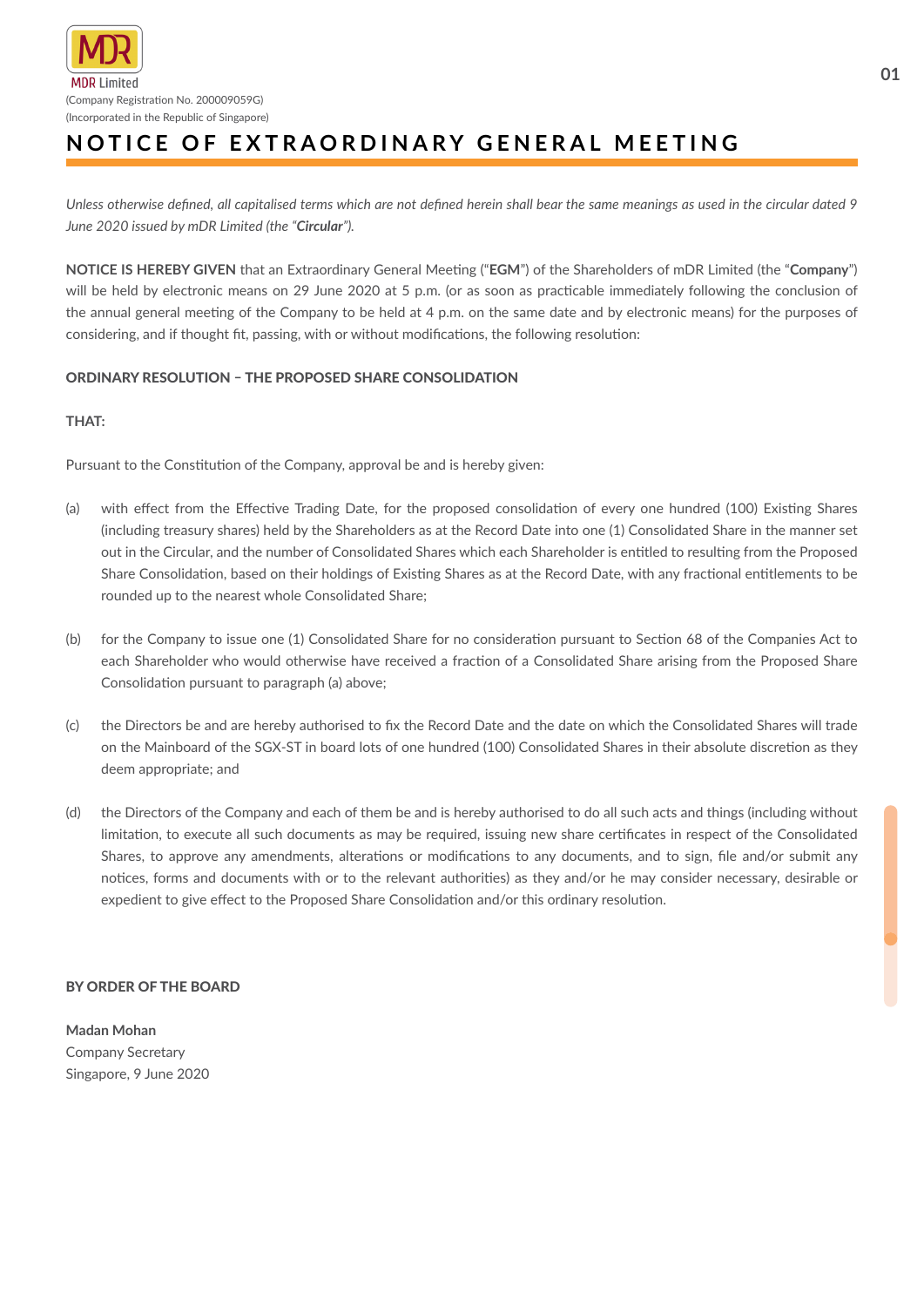**Notes:** 

- (1) The EGM is being convened, and will be held, by electronic means pursuant to the COVID-19 (Temporary Measures) (Alternative Arrangements for Meetings for Companies, Variable Capital Companies, Business Trusts, Unit Trusts and Debenture Holders) Order 2020. Printed copies of this notice will not be sent to members. Instead, this notice will be sent to members by electronic means via publication on the Company's website at the URL http://www.m-dr.com/meetings and will also be made available on the SGX website at the URL https://www.sgx.com/securities/company-announcements.
- (2) Due to the current COVID-19 restriction orders in Singapore, members will not be able to attend the EGM in person. Members will be able to observe, or listen to the EGM proceedings through a "live" audio-visual webcast via their mobile phones, tablets or computers, or "live" audio-only stream via their mobile phones or telephones. In order to do so, members must pre-register by 4:00 p.m. on 26 June 2020, at the URL https://www.meetings.vision/mdr.
- (3) Following verification of their status as members, authenticated members will receive email instructions ("**Confirmation Email**") by 10:00 a.m. on 28 June 2020 on how to access the "live" audio-visual webcast, or "live" audio-only stream of the EGM proceedings. Members who have successfully registered, but have not received the Confirmation Email by 10:00 a.m. on 28 June 2020 should contact the Company, by phone at +65 6347 8911 / +65 9736 1264, or by email at corporateaffairs@m-dr.com.
- (4) Members may also submit questions related to the resolutions to be tabled for approval at the EGM. To do so, all questions must be submitted by 4:00 p.m. on 26 June 2020 in the following manner:
	- (a) via the online submission at the URL https://www.meetings.vision/mdr;
	- (b) by post, by depositing at the registered office of the Company at mDR Limited, 53 Ubi Crescent, Singapore 408594, Attn. Company Secretary; or
	- (c) by email to corporateaffairs@m-dr.com.

When sending questions, members should also provide their full name as it appears on the CDP/CPF/SRS records, address, contact number, email address, number of shares in the Company and the manner in which the shares are held in the Company (e.g. via CDP, CPF or SRS) for verification.

The Company will address all substantial and relevant questions submitted in advance of the EGM either prior to or during the EGM. Please note that members will not be able to ask questions at the EGM during the "live" webcast and audio-only stream, and therefore it is important for members who wish to ask questions to submit their questions in advance of the EGM.

- (5) Members (whether individuals or corporates) who wish to exercise their voting rights at the EGM must appoint the Chairman of the EGM as their proxy to attend, speak and vote on their behalf at the EGM. In appointing the Chairman of the EGM as proxy, members (whether individuals or corporates) must give specific instructions as to voting, or abstentions from voting, in respect of a resolution in the Proxy Form, failing which the appointment will be treated as invalid. The Proxy Form may be accessed at the Company's website at the URL http://www.m-dr.com/meetings and has also been made available on SGXNET at the URL https://www.sgx.com/securities/company-announcements.
- (6) The Chairman of the EGM, as proxy, need not be a member of the Company.
- (7) The duly completed Proxy Form:
	- (a) if sent by post, must be deposited at the registered office of the Company at mDR Limited, 53 Ubi Crescent, Singapore 408594, Attn. Company Secretary; or
	- (b) if sent electronically, be submitted via email to the Company at corporateaffairs@m-dr.com,

in either case, by no later than 5:00 p.m. on 26 June 2020, being 72 hours before the time fixed for the EGM, and in default the Proxy Form shall not be treated as valid.

A member who wishes to submit the Proxy Form must first download, complete and sign the Proxy Form, before submitting it by post to the address provided above, or before scanning and sending it by email to the email address provided above.

**In view of the current COVID-19 situation and the related safe distancing measures in Singapore which may make it difficult for members to submit completed Proxy Forms by post, members are strongly encouraged to submit completed Proxy Forms electronically via email.**